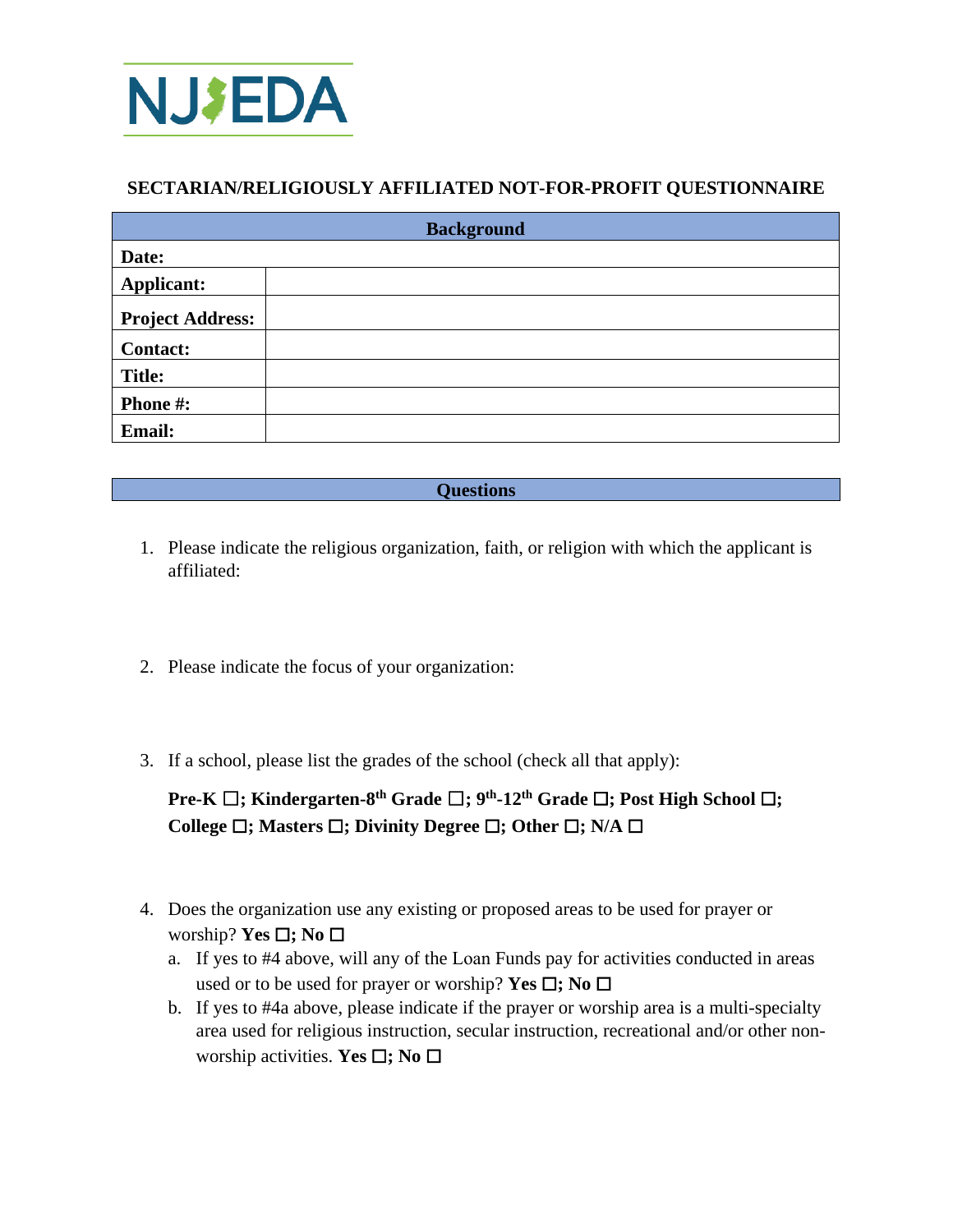- 5. Does your organization provide access, services, or admission open to anyone who is otherwise qualified, regardless of religious affiliation, creed, ancestry, marital status, disability, gender, national or ethnic origin, race, color, affectual or sexual orientation, sex, or gender identity or expression? **Yes** ☐**; No** ☐
	- a. If no to #5 above, please explain utilizing an additional sheet if necessary.
- 6. If a school, does the curriculum include religious instruction? **Yes**  $\Box$ **;** No  $\Box$ 
	- a. If yes to #6 above, is the religious instruction mandatory? **Yes** ☐**; No** ☐
	- b. If yes to #6a above, are students permitted to opt out at their own discretion of any class devoted to religious study? **Yes** ☐**; No** ☐
	- c. If yes to #6b above, please list what alternative courses are available for a student who opts out?
- 7. Are employees or staff required to be of the same religion or faith as the religion or faith with which the applicant is affiliated? **Yes** ☐**; No** ☐
- 8. Are funds to be expended for activities customarily associated with the practice of religion or religious initiatives including but not limited to worship services, religion classes, weddings, funerals, meal programs, or childcare? **Yes** ☐**; No** ☐
	- a. If yes to #8 above, please explain the nature and extent of these activities.
	- b. If yes to #8 above, are these activities listed in #8b above exclusively available to individuals who identify with a different faith or religion than the religion or faith which the applicant is affiliated or are these services available to individuals of different faiths or religions and to individuals who do not identify with any religion or faith? **Yes** ☐**; No** ☐
- 9. Do any employees engage or participate in activities customarily associated with the practice of religion as a part of their regular duties or job description? **Yes** ☐**; No** ☐
	- a. If yes to #9 above, please explain the employee's relevant duties and their proportion to employee's non-religiously associated duties?